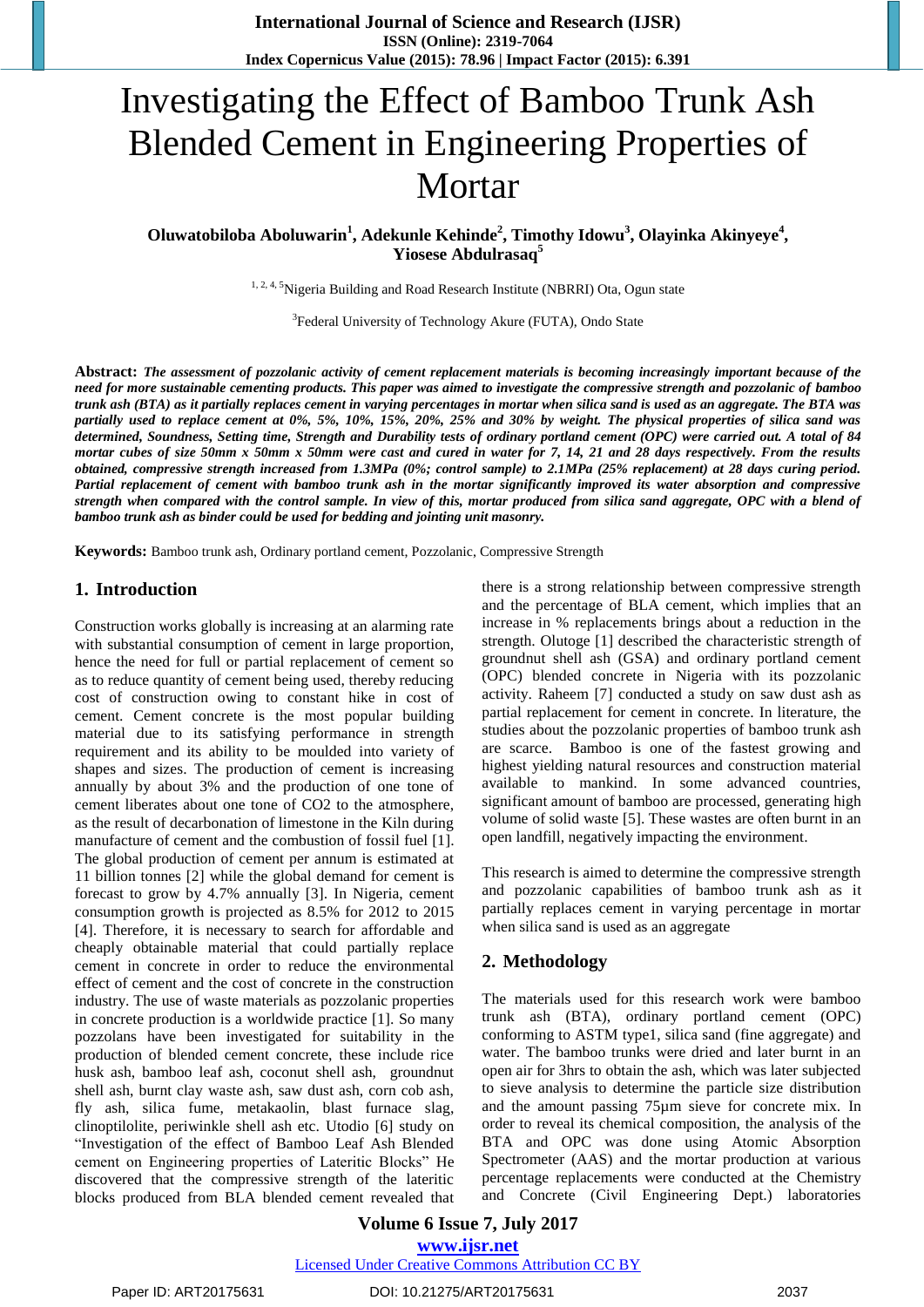respectively , Federal University of Technology, Akure, Ondo State. The mix ratio used was 1:6 at different nominal replacement of OPC with BTA (0%, 5%, 10%, 15%, 20%, 25% & 30%) and water cement ratio of 1.6 by weight. Portland cement was partially replaced by Bamboo Trunk Ash (BTA) in a mix of 1:6 to determine the workability of the concrete mortars, and determination of compressive strength for 7, 14, 21 and 28days curing days at different mix proportions.

#### **Determination of Physical Properties of Silica Sand**

- Natural moisture content in accordance to (BS 812-109, 1990)
- Particle size distribution (BS 812-100, 1990)
- Clay/Silt content analysis (BS 882, 1965)
- Specific gravity (ASTM D 854, 2014)

#### **Tests on OPC and BTA**

- Soundness test (BS  $4550 3$  (1978).
- Setting time (BS  $4550 3$  (1978),

#### **Chemical Test on BTA and OPC – Atomic Absorption Spectrometer**

#### **Mortar Works – OPC/BTA and Silica sand**

- $\bullet$  Moulds- 50 x 50 x 50mm
- Batching and mix proportion, Mixing and mortaring operation- 1: 6 (Cement and sand)

Tests on Mortars

- Density test (BS 1015-11, 1999)
- Compressive strength (BS 5628-1, 1992)
- Water absorption capacity (BS 1015-11, 1999)
- Dynamic modulus of elasticity (BS 8110-1, 1985)

## **3. Results and Discussion**

#### **Physical Properties of Silica Sand**

|  |  | Table 1: Physical Properties of Silica sand |  |  |  |  |  |
|--|--|---------------------------------------------|--|--|--|--|--|
|--|--|---------------------------------------------|--|--|--|--|--|

| Properties                   | Values |  |  |
|------------------------------|--------|--|--|
| Natural moisture content (%) | 0.54   |  |  |
| Highest grain size (µm)      | 2.12   |  |  |
| Biggest grain size (µm)      | 600    |  |  |
| Clay/ $Silt$ (%)             |        |  |  |
| Specific gravity             | 2.42   |  |  |

The summary results of the physical properties of silica sand before mixing with bamboo trunk ash are presented in table1. The natural moisture content of the silica sand was found to be 0.54% of the whole silica sand showing that the sand possessed low water retention capacity.

**Table 2:** Setting Time for OPC and BTA at varies  $\mathbf{D}_c$ 

| I CILCINARE      |     |     |                         |      |         |     |  |  |  |  |  |
|------------------|-----|-----|-------------------------|------|---------|-----|--|--|--|--|--|
| Setting time     |     |     | $OPC$ $BTA$ $BTA$ $BTA$ |      | BTA BTA |     |  |  |  |  |  |
|                  | 0%  | 5%  | 10%                     | 15%  | 20%     | 25% |  |  |  |  |  |
| Initial (min)    | 52  | 56  | 62.24                   | 88.6 | 109.5   | 110 |  |  |  |  |  |
| Final time (min) | 148 | 154 | 170                     | 203  | 210     | 236 |  |  |  |  |  |

Table2 shows the result of initial and final setting time of Ordinary Portland Cement and Bamboo Trunk Ash (BTA) which indicate that initial setting time of 0% OPC is 52mins of that of BTA 25% is 110mins while the final setting time of 0% is 148mins of that of BTA 25% is 236mins. The results indicate the initial and final setting time of BTA is more than OPC. The final setting time of OPC is 148 minute and BTA is 236mins. OPC and BTA satisfy the ranges of 45  $-600$  minutes as stated in BS 4550 – 3, Section 3.6 (1978). The setting time is therefore tolerable.

#### **Density Test**

The average density at varying percentages of Bamboo ash replacement of cement was determined and shown in Fig.1. From Fig.1, the density when there was no bamboo ash in the mix was 2.04 g/cm3 and then decreased to 1.78 g/cm3 at 5% bamboo ash substitute for cement. The average density increased and decreased as the percentage of bamboo ash substitute for cement in the mix increases.



**Figure 1:** Average Density of Mortar cubes at varying Bamboo ash content

#### **Water Absorption Capacity**

Water absorption capacity at each bamboo ash replacement of cement was determined. This is shown in Fig.2. From fig.2, the control experiment (0% of bamboo trunk ash in the mix) the water absorption capacity decreased at day 14 of curing and increases to day 28 of curing. For 10%, 15%, 20% and 25% bamboo ash substitute for cement in the mix, the water absorption capacity increased to day 21 of curing and decreased at day 28 of curing. This is due to the fact that there were fewer voids in the cubes considered for the determination of the water absorption on the day of curing when it decreased.



**Figure 2:** Average water absorption capacity of mortar cubes at varying bamboo ash content

**Volume 6 Issue 7, July 2017 www.ijsr.net** Licensed Under Creative Commons Attribution CC BY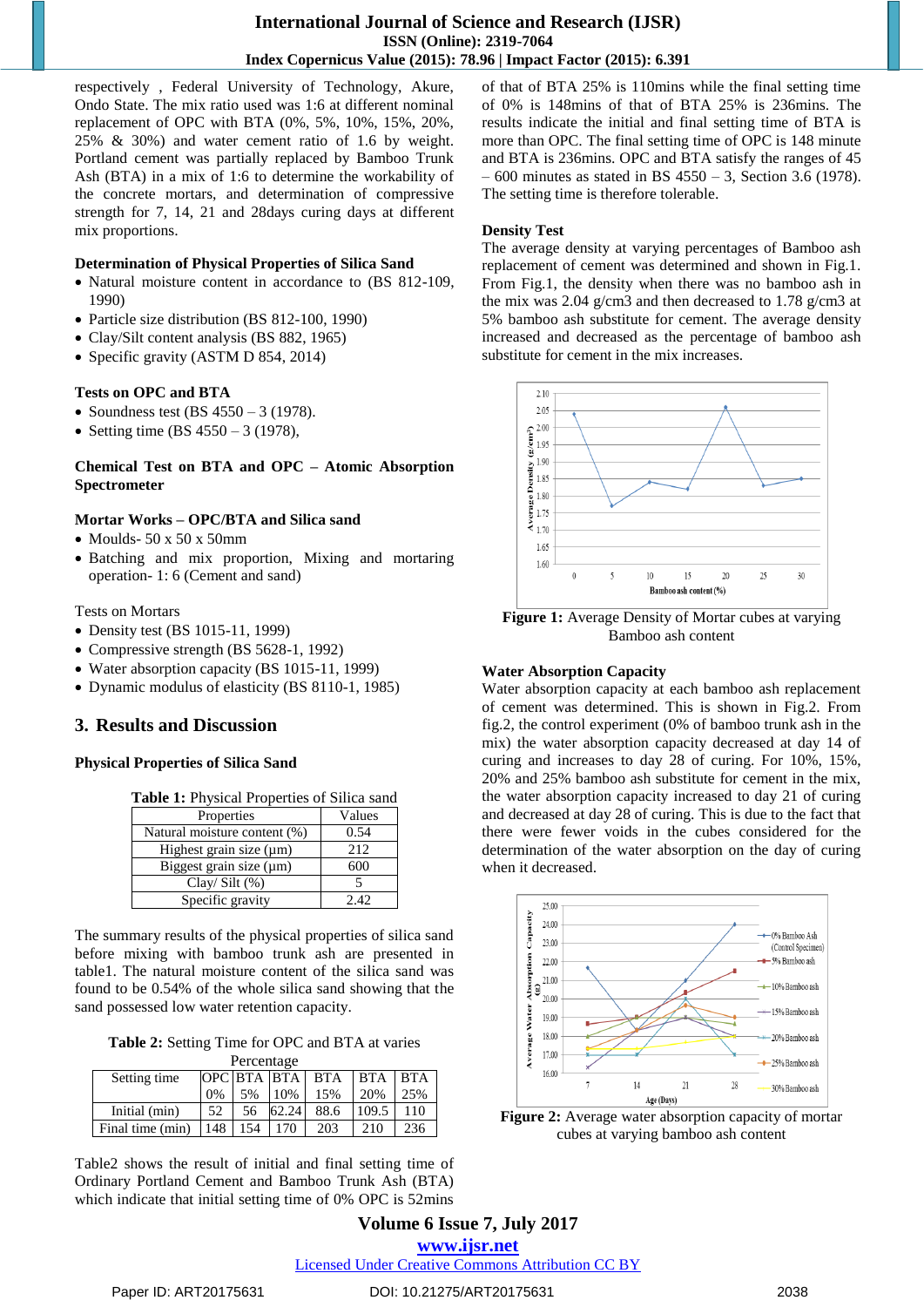#### **Compressive Strength**

The average compressive strength at varying percentages of Bamboo ash replacement of cement was obtained and then shown in Fig3. The 0% of Bamboo ash has its compressive strength to be increased progressively as the days of curing increased. For 5%, 10%, 15% and 25% Bamboo ash substitute for cement in the mix, the compressive strength decreased at the 14th day of curing and then increased till the 28th day of curing. The inconsistency in the compressive strength of the mortar as the age increased might be due to the fact that there was low rate of hydration at the day of curing when there was low compressive strength or there might be some ongoing chemical reactions that can affect the strength attainment or maturity of the mortar at these days.



**Figure 3:** Average Compressive Strength against Age at varying Bamboo ash content

#### **Dynamic Modulus of Elasticity**

The average dynamic modulus of elasticity at varying percentages of Bamboo ash replacement for cement was obtained and then shown in Fig4. From Fig4, the results, just as in the case of the compressive strength, indicated that there were inconsistency in the dynamic modulus of elasticity of the mortar as the age of mortar increased and this might be due to the same fact that applied to that of the compressive strength of the mortar cubes.



**Figure 4:** Average Dynamic Modulus of Elasticity against Age at varying Bamboo ash content

# **4. Conclusion**

Partial replacement of cement with bamboo ash in the mortar significantly improved its water absorption and compressive strength. The suitability of silica sand as a fine aggregate material in mortar making for bedding and jointing unit masonry and plastering works in building construction is relatively low. it is not the most suitable for use under the nature of work stated above because the strength obtained was 1.33 N/mm2 (for the control experiment) at 28 days when six (6) portions of it were mixed with one (1) portion of ordinary Portland cement (OPC). This value is less than the standard requirement (3.6 N/mm2) provided in Table 1 of BS  $5628 - 1$  (1992). This is due to its weak rate of retaining water which leads to high water/cement ratio (1.4 as against 0.5 in the code) attained and eventually retards the strength maturity gained. It is also due to the variability in its particle size distribution compared to that of the standard sand used in mortar works.

# **5. Future Study**

With high cost of building materials, Bamboo ash can be used in replacing part of the Ordinary Portland cement (OPC) to reduce cost especially in low – cost building schemes. Intense research work in the use of Bamboo ash should be carried out by varying the percentage of Bamboo ash to replace ordinary Portland cement (OPC), in order to know the effect of Bamboo ash on ordinary Portland cement (OPC) as its percentage changes. The use of silica sand obtained from elsewhere other than Igbokoda, Ondo State, Nigeria should be used for producing mortar under the same conditions of this project work to check its compressive strength in comparison with the one obtained in this research (control experiment) and the standard compressive strength specified in Table 1 of BS  $5628 - 1$  (1992).

# **References**

- [1] Olutoge, F.A, Bhashya, V, Bharatkumar, B.H, and Sundar, K.S (2010) "comparative studies on fly ash and GGBS High performance concrete" proceeding of National Conference on Recent Trend and Advanced in Civil Engineering. TRACE 2010
- [2] Mehta, K.P, and Monteiro, P.J (2006) "Concrete: microstructure, properties and materials" 3<sup>rd</sup> edition New York, The Mc Graw-Hill companies, inc.
- [3] Hosseini, M.W, Yixin, S and Whalen, T.K (2011) " Biocement production from silicon-rich plant residues" perspectives and future potential in Canada, Biosystems Engineering, 110(4)
- [4] Tosin, O, Lawal, D, Obilomo, F and Ezeoke, T. (2013) "Nigeria cement sector report, emerging prominence from a deficit past" Equity Research Cardinalstone partners, 29 october, 2013
- [5] Asha,P. Salman .A, Kumar.A.R (2014) "Experimental Study on Concrete with Bamboo Leaf Ash" International Journal of Engineering and Advanced Technology (IJEAT) ISSN: 2249 – 8958, Volume-3 Issue-6, August 2014
- [6] Utodio, N.F, Ekandem, E.S, Egege, C.C, Ocholi, M, Atakpu, O.D, Nwaigwe, D.N (2015) "Investigating of the effect of bamboo leaf ash blended cement in engineering properties of lateritic blocks" J.Sustain Dev. Stud 8(1): 193-208
- [7] Raheem, A.A, Olasunkanmi, B.S and Folorunso, C.S (2012) "Saw dust ash as partial replacement form cement in concrete" organization, technology and

## **Volume 6 Issue 7, July 2017 www.ijsr.net**

#### Licensed Under Creative Commons Attribution CC BY